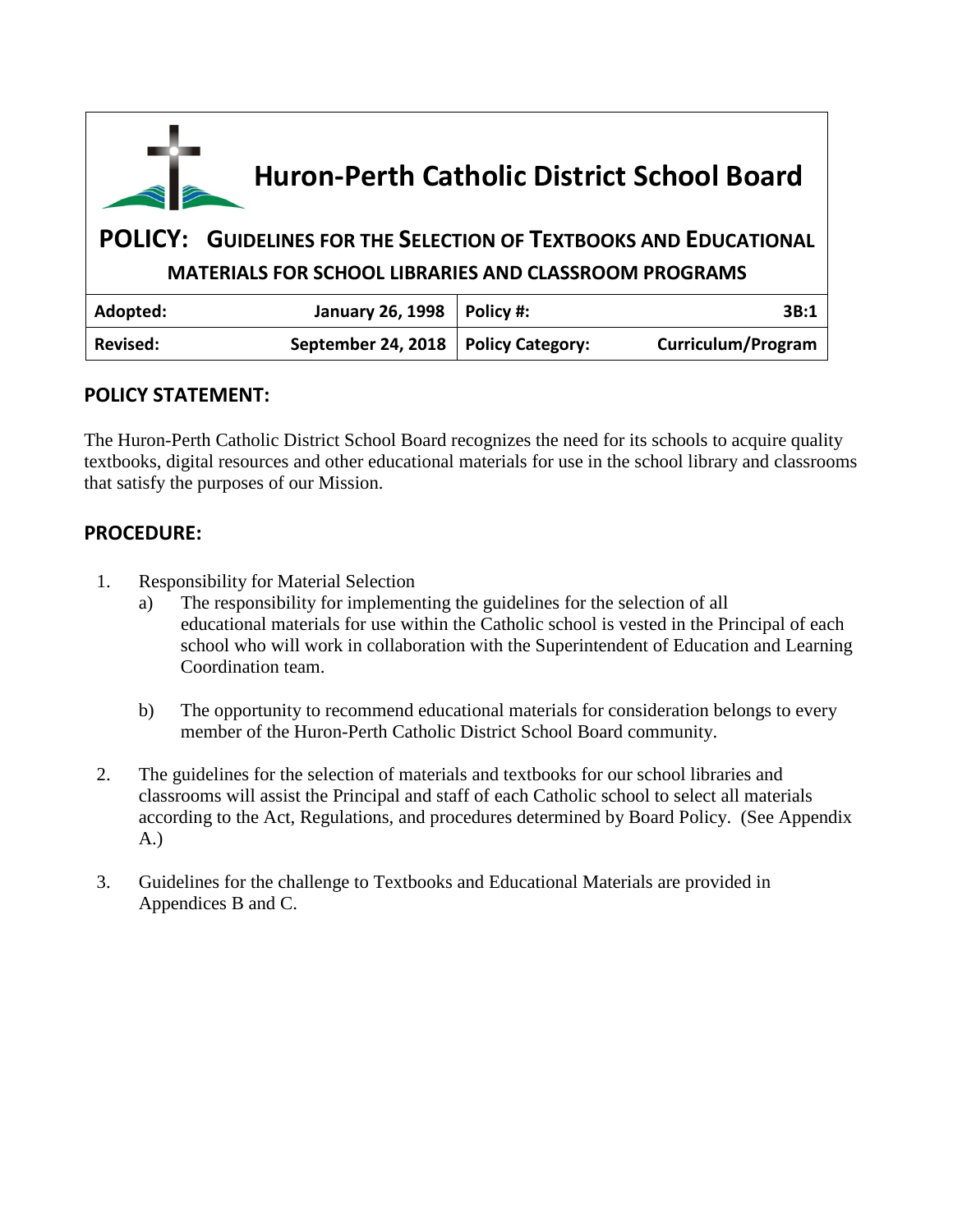#### **Principles/Criteria of Material Selection**

In keeping with the Mission of the Huron-Perth Catholic District School Board, selected materials are to be utilized to support and enhance the values, traditions and teachings of the Catholic Church. Selections should also reflect and provide the following:

- a) Materials that will assist with the implementation, enrichment and support of the Catholic curriculum, taking into consideration the varied interests, abilities, and maturity levels of the students served.
- b) Materials that will stimulate high interest and enjoyment in learning and stimulate growth in factual knowledge, literary appreciation, aesthetic values, and ethical standards.
- c) A background of information which will enable students to make intelligent judgements and assist with problem solving in their daily life.
- d) Carefully selected materials on controversial issues so that young Catholic Christians may develop, under guidance, the practice of critical listening, reading, viewing and thinking.
- e) Materials representative of the many religious, ethnic, and cultural groups and their contributions to our Canadian heritage and the world community.
- f) The placement of principle above personal opinion and reason above prejudice in the selection of materials of the highest quality in order to assure a comprehensive collection appropriate for the users of the libraries and classrooms under the jurisdiction of the Huron-Perth Catholic District School Board.
- g) Materials that do not portray individuals or groups of people in a discriminatory fashion.
- h) Materials that meet the needs of the individual school, based on knowledge of the curriculum, the existing collection, budget availability and knowledge of the community served.
- i) An emphasis on the selection of Canadian learning resources where appropriate.
- j) An ongoing process which should include the removal of materials no longer appropriate and the replacement of lost or worn materials still of educational value.
- k) All textbook materials will adhere to the Ministry of Education's *Guidelines for the Approval of Textbooks, 2008.*
- l) Materials and media shown/used in classrooms or as part of school based functions do not include tobacco imagery, with the exception of portraying historical accuracy and/or showing the negative effects of smoking.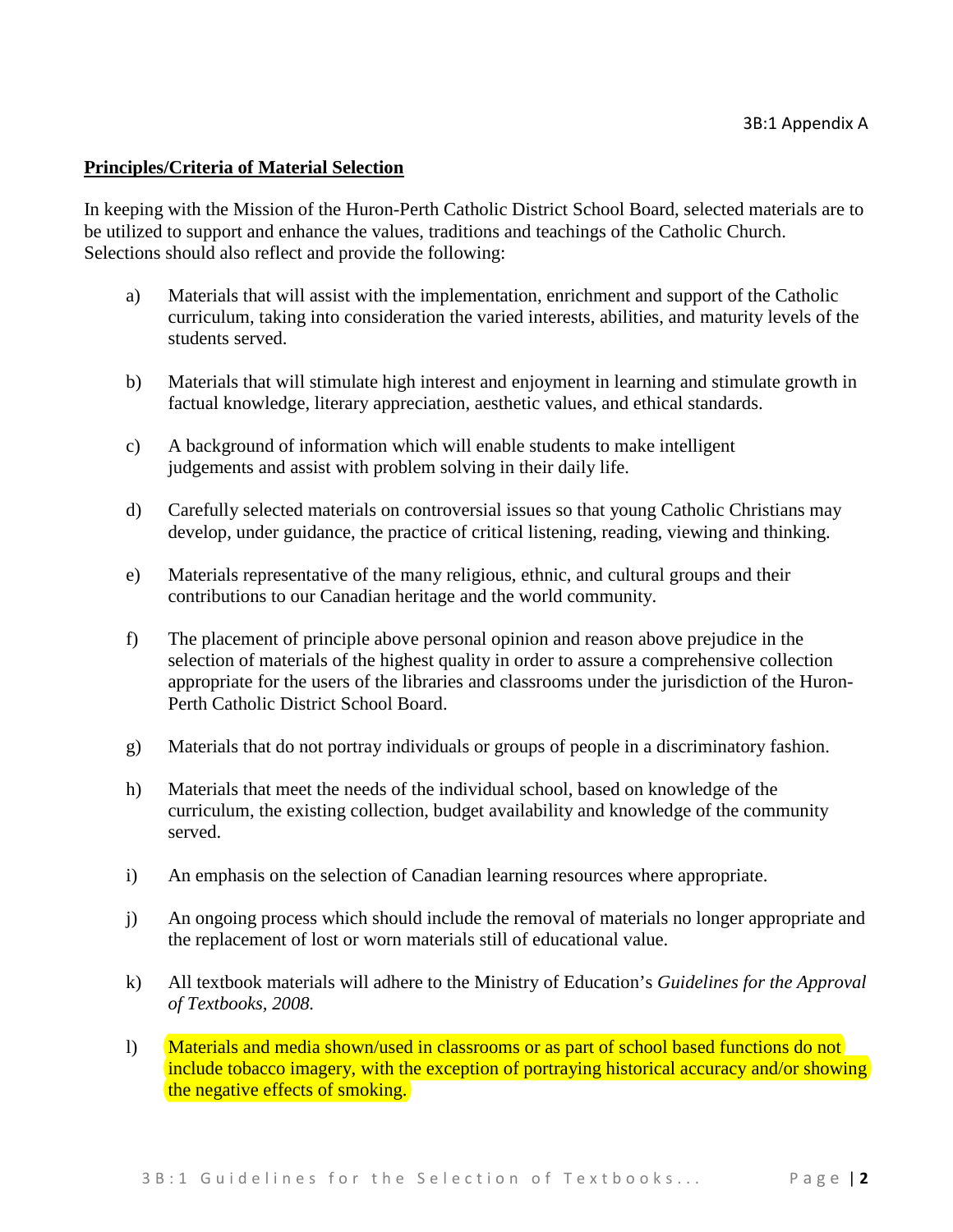### **GUIDELINES FOR THE CHALLENGE TO TEXTBOOKS AND EDUCATIONAL MATERIALS**

Occasional objections to a selection will be made by the public despite the care taken to select valuable materials for student and teacher use and the qualifications of persons selecting the materials. Should a complaint be received about a specific resource, the material will be referred for:

- a) informal reconsideration
- b) formal reconsideration

#### a) Informal Reconsideration

- i) All "challenges" are to be referred to the Principal of the school;
- ii) The person(s) making the "challenge" must identify their self (themselves);
- iii) The reasons for the challenge must be clearly identified;
- iv) The Principal discusses the reasons with relevant staff members and resource personnel;
- v) As soon as possible, the Principal reports back to the person(s) making the challenge with a decision regarding the disposition of the material;
- vi) The report referred to in (e) above should explain the Board's selection procedure, the reviewing process, and the basis for the decision.

A brief summary on the nature of the complaint and the decision made is to be kept on file in the school. A copy of the summary is to be forwarded to the Director of Education.

#### b) Formal Reconsideration

If the informal reconsideration steps have been followed, and the challenger is unsatisfied, the challenger may request formal reconsideration of the material.

- i) All formal challenges to learning material are to be made on a standardized form called "Request for Reconsideration of Learning Materials";
- ii) The signed, completed form is to be filed with the Principal of the school and a copy of the form forwarded immediately to the Director of Education;
- iii) The request is presented to the Reconsideration Committee.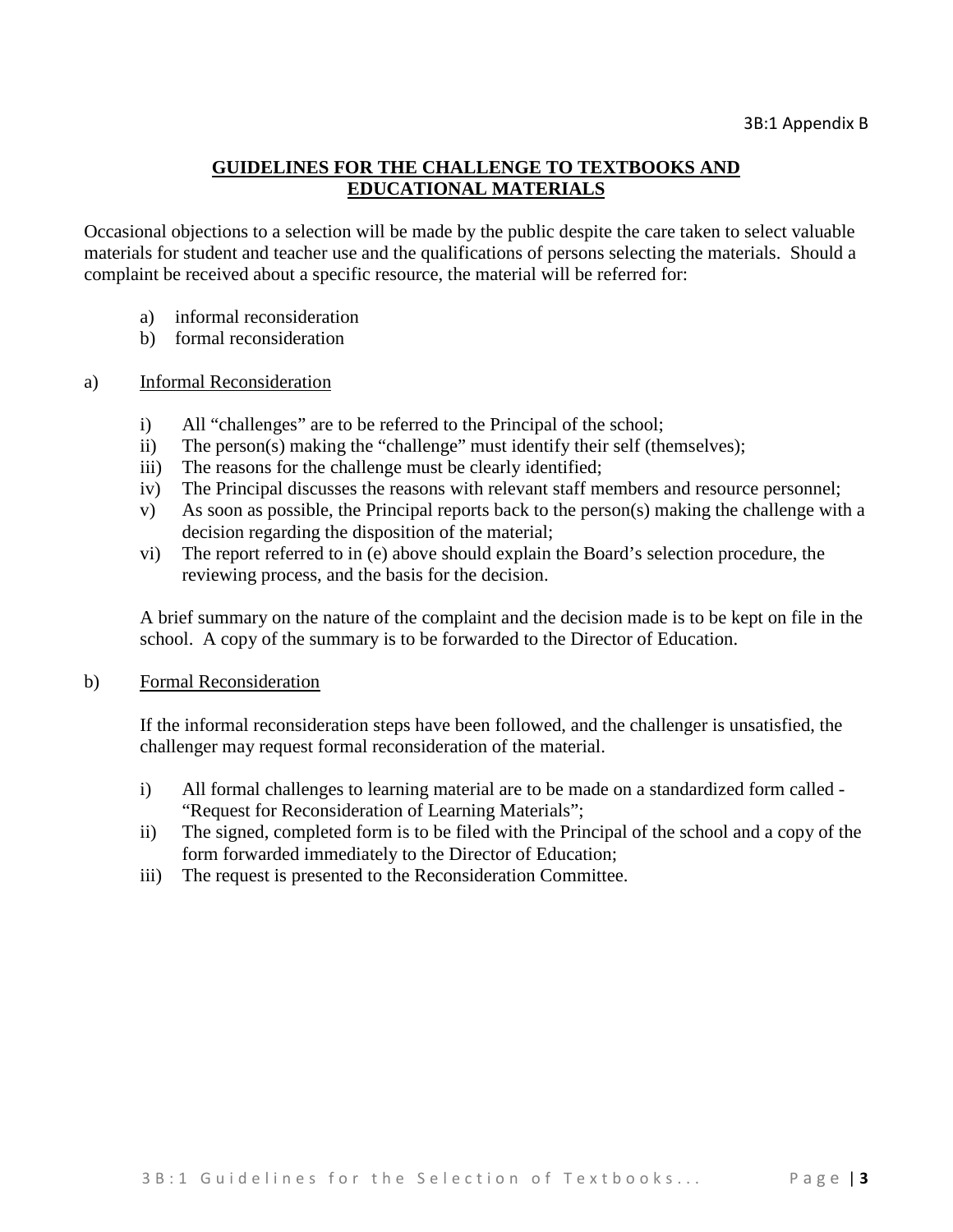#### **The Reconsideration Committee**

- a) This Ad Hoc Committee is to be called together by the Director of Education following the receipt of a formal request for reconsideration. The membership of this committee will consist of:
	- i) the Area Chairperson Education and one other trustee appointed by the Chairperson of the Board;
	- ii) the Director of Education or designate;
	- iii) one Principal;
	- iv) one teacher;
	- v) one priest;
	- vi) two parents.

#### b) Procedures

- i) Read, examine and discuss the formal request for reconsideration;
- ii) Read and examine the materials being challenged in light of the Board's Selection Policy Statement;
- iii) Check professional reviews, and/or recommendations from teaching staff;
- iv) Meet with appropriate resource people from within the professional staff of the school system;
- v) Provide the challenger with an opportunity to make a verbal presentation;
- vi) Meet with appropriate resource people from the school and its community;
- vii) Prepare a written report outlining the majority decision of the Committee;
- viii) Submit the written report to the Director of Education or designate for action on the decision.

#### c) Written Report

The written report, along with a description of any action taken, will be maintained in the Central Office file.

Copies of the written report are to be filed with:

- i) the person(s) who requested the reconsideration;
- ii) the principal(s) of each school(s) where Request for Reconsideration of Materials originated.
- d) Appeal Procedure

The decision of the Reconsideration Committee may be appealed by the complainant to the Huron-Perth Catholic District School Board. The decision by the Huron-Perth Catholic District School Board represents the final forum for review.